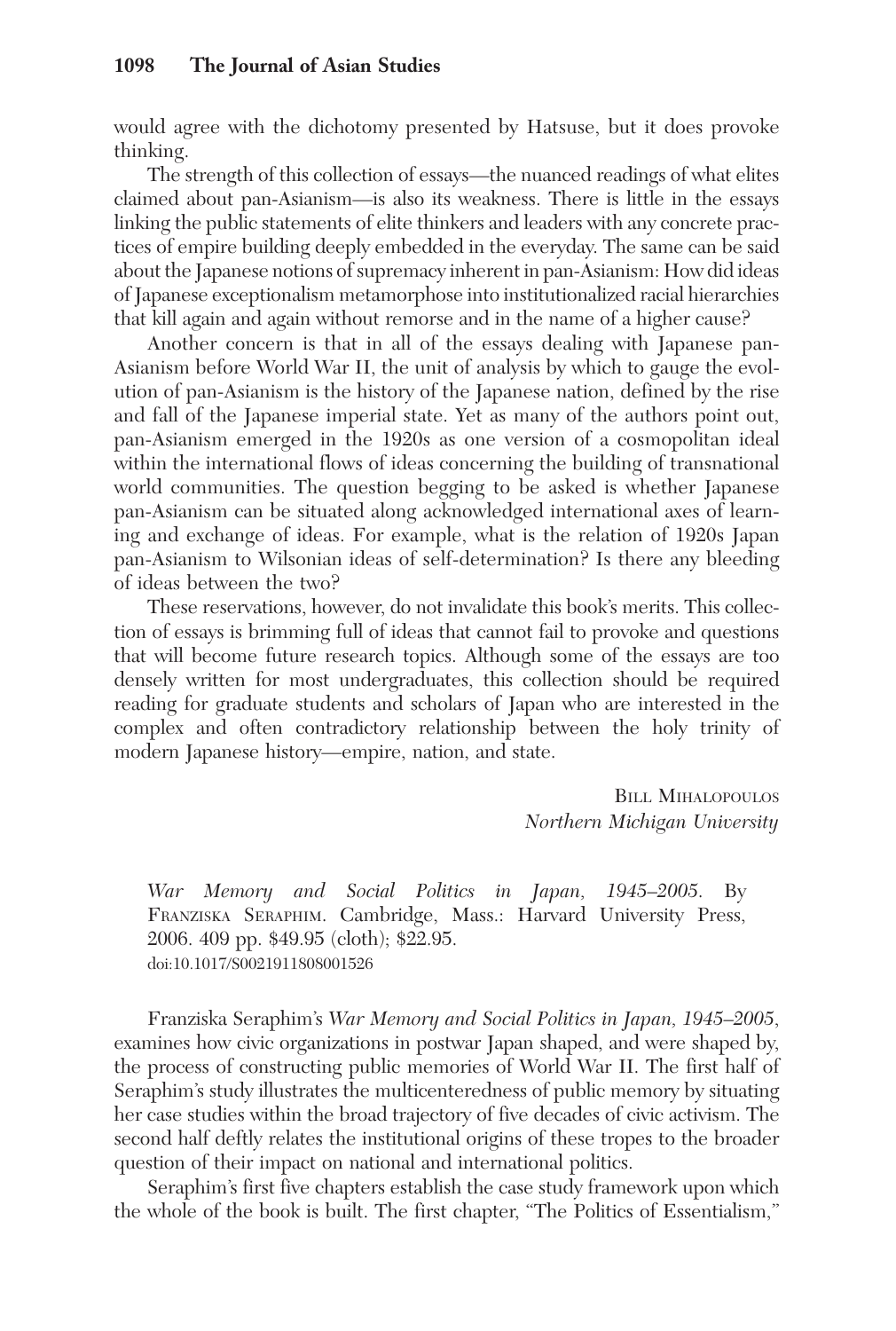examines how, despite the postwar constitutional separation of state and religion, the Association of Shinto Shrines effectively used shrine publications such as the  $Jinja\ shinp\bar{o}$  to invent a postwar notion of "Shrine Shinto" that bifurcated the practices of individual shrines from those that characterized the State Shinto of wartime Japan. The second chapter, "Fashioning National Heroes," examines how the Japan Association of War-Bereaved Families (Izokukai), which did not labor under the constitutional constraints experienced by the Association of Shinto Shrines, was able to leverage the continued importance of the nationstate in public life to further its assertions that the state was a "concrete political formation, which alone was capable of expressing national interests and for which their relatives had sacrificed their lives heroically" (p. 85). Taken together, the first and second chapters offer a fascinating demonstration of how silence, obfuscation, and denial were integral to the process of remaking war memories.

Seraphim's third chapter, "Forging Political Subjectivity," narrates how the Japan Teachers' Union (JTU) asserted educators' special role in postwar democracy. Beginning in the late 1940s, the JTU advocated an antimilitarist educational campaign on war responsibility that significantly influenced the writing of the Peace Principles, which were central to the political platform of the Japan Socialist Party. Seraphim argues that unlike the Association of War-Bereaved Families, which articulated an "organic relationship between the state and its citizens," the JTU sought to rescue the nation from its wartime past by blaming the state for ruling "over the people instead of through the people" (p. 107). While Seraphim's analysis of the JTU does not dig as deeply into the available materials as does her case study of the Association of War-Bereaved Families, these chapters nicely demonstrate the range of political positions advocated by interest groups deeply invested in the process of making and remaking public memory of the war.

Seraphim continues to build her case studies in her fourth and fifth chapters, "People's Diplomacy" and "Commemorative Pacifism," which examine the lesser known machinations of the Japan-China Friendship Association and the Japan Memorial Society for the Students Killed in the War. In these chapters, Seraphim observes how the inevitable politicization of war memory influenced both domestic and international frameworks for political discourse. In chapter 4, Seraphim argues that the Japan-China Friendship Association differentiated its commemorations of the war by focusing on Japanese war crimes abroad. More significantly, it interpreted the political context of the Cold War in Asia as "reproducing a deeper and longer split separating Japan and China throughout modern history" (p. 132). Friendship Association leaders sought to use their commemorations of the war to persuade the government to normalize relations with China, in part by acknowledging Japan's history of aggression in East Asia. The fifth chapter caps Seraphim's five case studies with an astute analysis of the political context of war commemorations organized by the Japan Memorial Society for the Students Killed in the War (Wadatsumikai). While the Wadatsumikai claimed a central role in the formation of Japan's postwar peace movement, Seraphim argues that in their effort to recover a history of pacifist resistance to the war, the intellectuals at the core of the Wadatsumikai also "circumvented their own war responsibility," in part by constructing a history